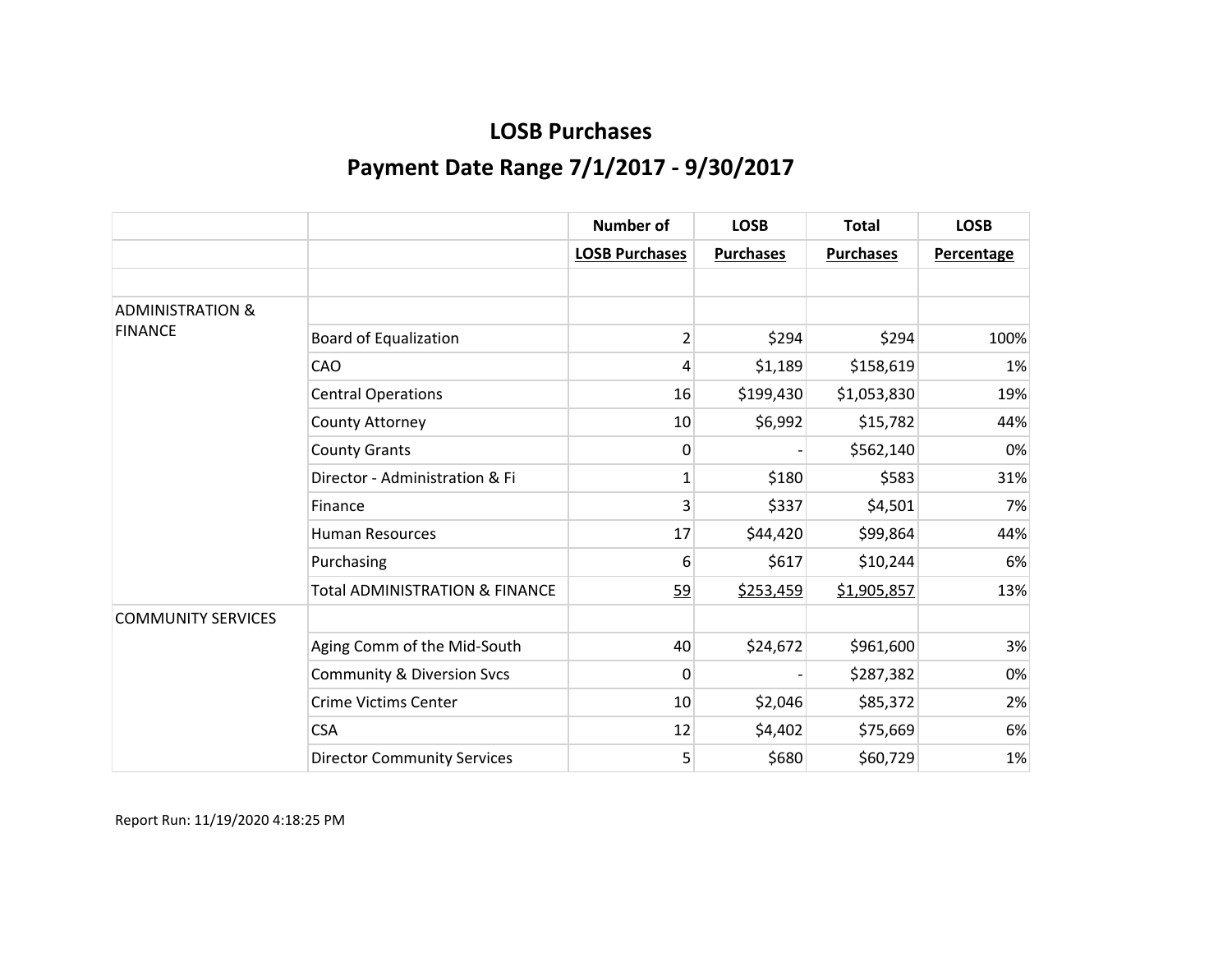| <b>COMMUNITY SERVICES</b> | <b>Pretrial Services</b>               | 1               | \$380     | \$16,249    | 2% |
|---------------------------|----------------------------------------|-----------------|-----------|-------------|----|
|                           | Ryan White                             | 8               | \$122,798 | \$2,307,747 | 5% |
|                           | <b>Total COMMUNITY SERVICES</b>        | $\overline{26}$ | \$154,978 | \$3,794,748 | 4% |
| <b>CORRECTIONS</b>        |                                        |                 |           |             |    |
|                           | <b>Correction Center Facility</b>      | 3               | \$303     | \$3,698     | 8% |
|                           | <b>Corrections Administration</b>      | 108             | \$57,763  | \$7,760,756 | 1% |
|                           | <b>Total CORRECTIONS</b>               | <u>111</u>      | \$58,066  | \$7,764,454 | 1% |
| <b>EMPLOYEE BENEFITS</b>  |                                        |                 |           |             |    |
|                           | <b>Employee Health Insurance</b>       | 0               |           | \$514,712   | 0% |
|                           | <b>Total EMPLOYEE BENEFITS</b>         | $\overline{0}$  |           | \$514,712   | 0% |
| <b>HEALTH SERVICES</b>    |                                        |                 |           |             |    |
|                           | Admin & Finance - Health Svcs          | 8               | \$518     | \$5,935     | 9% |
|                           | <b>Community Health</b>                | 74              | \$29,006  | \$442,936   | 7% |
|                           | <b>Environmental Health Services</b>   | 25              | \$7,994   | \$146,065   | 5% |
|                           | <b>Forensic Services</b>               | 4               | \$765     | \$28,457    | 3% |
|                           | <b>Health Planning &amp; Promotion</b> | 17              | \$2,245   | \$31,845    | 7% |
|                           | <b>Inmate Medical Care</b>             | 0               |           | \$6,851,645 | 0% |
|                           | <b>Public Health Safety</b>            | 21              | \$17,254  | \$359,061   | 5% |
|                           | <b>Total HEALTH SERVICES</b>           | 149             | \$57,781  | \$7,865,943 | 1% |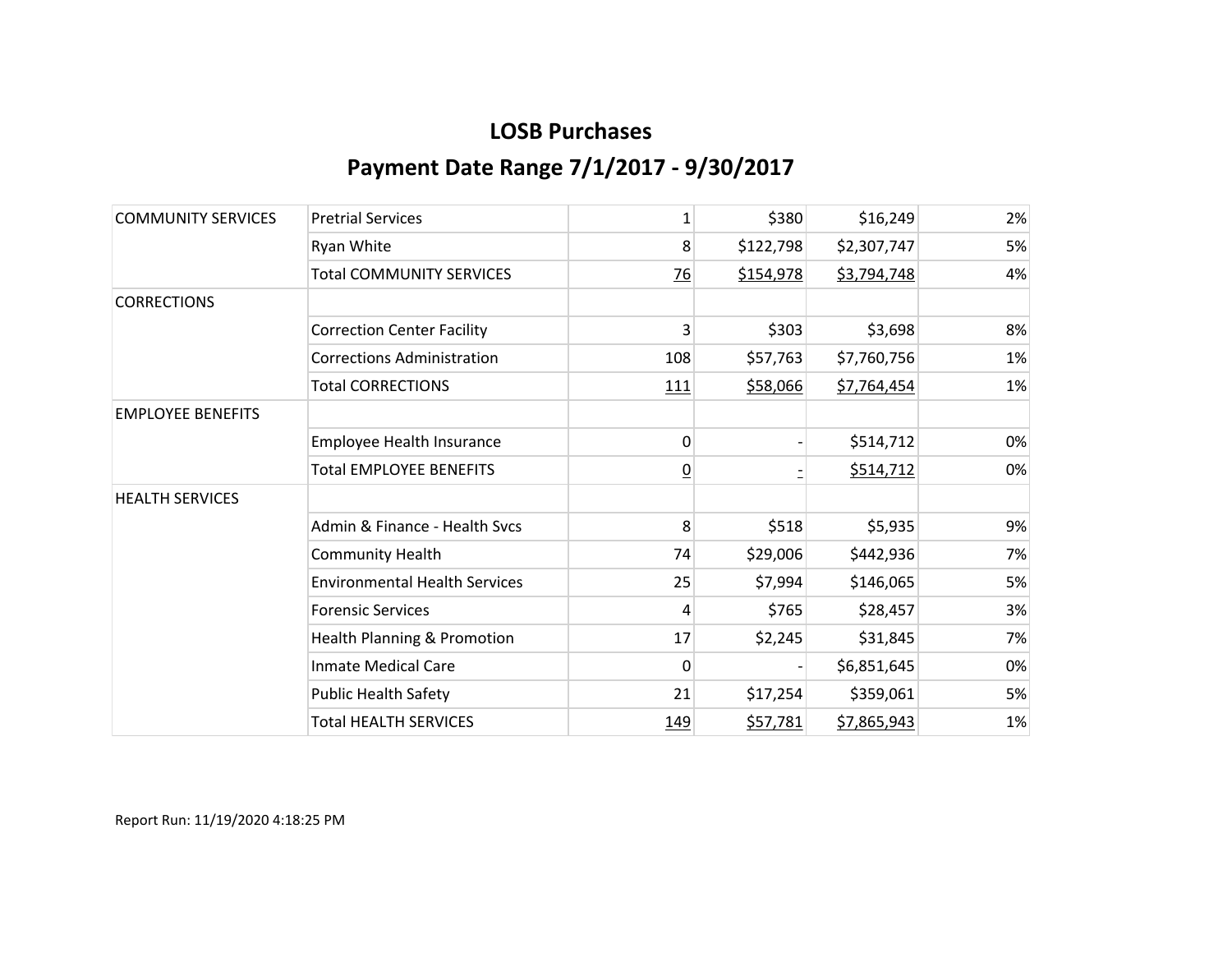| <b>INFORMATION</b>        |                                                       |              |           |             |     |
|---------------------------|-------------------------------------------------------|--------------|-----------|-------------|-----|
| <b>TECHNOLOGY SERVICE</b> | <b>Chief Information Officer</b>                      | 0            |           | \$17,962    | 0%  |
|                           | <b>IT Internal Services</b>                           | 10           | \$5,246   | \$1,187,367 | 0%  |
|                           | IT Operations                                         | 56           | \$850,258 | \$2,610,113 | 33% |
|                           | <b>Total INFORMATION TECHNOLOGY</b><br><b>SERVICE</b> | 66           | \$855,505 | \$3,815,441 | 22% |
| <b>JAIL DIVISION</b>      |                                                       |              |           |             |     |
|                           | Jail Administration                                   | 35           | \$69,748  | \$1,621,290 | 4%  |
|                           | Jail Programs                                         | 20           | \$71,111  | \$131,711   | 54% |
|                           | Jail Security                                         | $\mathbf{0}$ |           | \$10,095    | 0%  |
|                           | <b>Total JAIL DIVISION</b>                            | 55           | \$140,859 | \$1,763,096 | 8%  |
| <b>JUDICIAL</b>           |                                                       |              |           |             |     |
|                           | <b>Attorney General</b>                               | 3            | \$33,859  | \$65,287    | 52% |
|                           | Chancery Court                                        | 9            | \$1,348   | \$119,653   | 1%  |
|                           | <b>Circuit Court</b>                                  | 8            | \$540     | \$148,886   | 0%  |
|                           | <b>Criminal Court</b>                                 | 13           | \$2,577   | \$25,813    | 10% |
|                           | Divorce Referee                                       | 0            |           | \$159       | 0%  |
|                           | <b>General Sessions Court</b>                         | 35           | \$55,186  | \$554,574   | 10% |
|                           | <b>Jury Commission</b>                                | $\mathbf{0}$ |           | \$24,844    | 0%  |
|                           | Juvenile Court Clerk                                  | 12           | \$2,152   | \$49,487    | 4%  |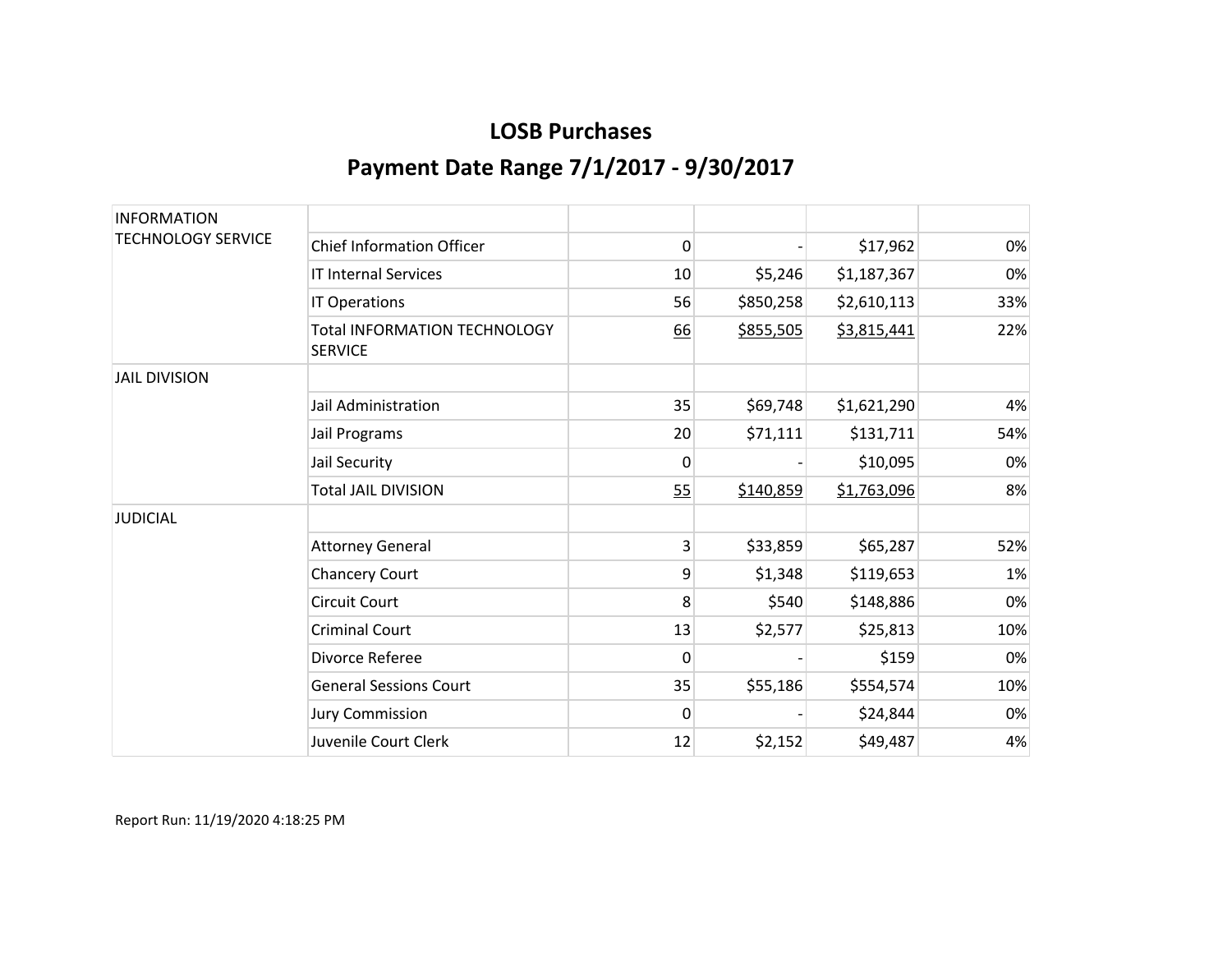| <b>JUDICIAL</b>         | Juvenile Court Judge                                  | 24              | \$11,492  | \$503,108   | 2%  |
|-------------------------|-------------------------------------------------------|-----------------|-----------|-------------|-----|
|                         | <b>Probate Court</b>                                  | 2               | \$311     | \$1,929     | 16% |
|                         | Public Defender                                       | 19              | \$1,894   | \$120,841   | 2%  |
|                         | <b>Total JUDICIAL</b>                                 | 125             | \$109,358 | \$1,614,581 | 7%  |
| <b>LAW ENFORCEMENT</b>  |                                                       |                 |           |             |     |
|                         | <b>Chief Deputy</b>                                   | $\overline{2}$  | \$876     | \$11,922    | 7%  |
|                         | Courts                                                | $\mathbf 1$     | \$232     | \$90,110    | 0%  |
|                         | <b>Detectives</b>                                     | 2               | \$372     | \$6,044     | 6%  |
|                         | Fugitive                                              | 0               |           | \$5,154     | 0%  |
|                         | <b>Special Operations</b>                             | 12              | \$18,507  | \$141,419   | 13% |
|                         | <b>Training</b>                                       | 1               | \$510     | \$161,494   | 0%  |
|                         | Uniform Patrol                                        | 0               |           | \$38,808    | 0%  |
|                         | <b>Total LAW ENFORCEMENT</b>                          | 18              | \$20,497  | \$454,952   | 5%  |
| <b>MISCELLANEOUS</b>    |                                                       |                 |           |             |     |
| <b>INTERNAL SERVICE</b> | Admin & Finance - Health Svcs                         | 0               |           | \$4,678     | 0%  |
|                         | <b>Total MISCELLANEOUS INTERNAL</b><br><b>SERVICE</b> | $\underline{0}$ |           | \$4,678     | 0%  |
| OTHER ELECTED OFFICIALS |                                                       |                 |           |             |     |
|                         | Assessor                                              | 15              | \$2,386   | \$166,267   | 1%  |
|                         | <b>County Clerk</b>                                   | 17              | \$11,349  | \$60,853    | 19% |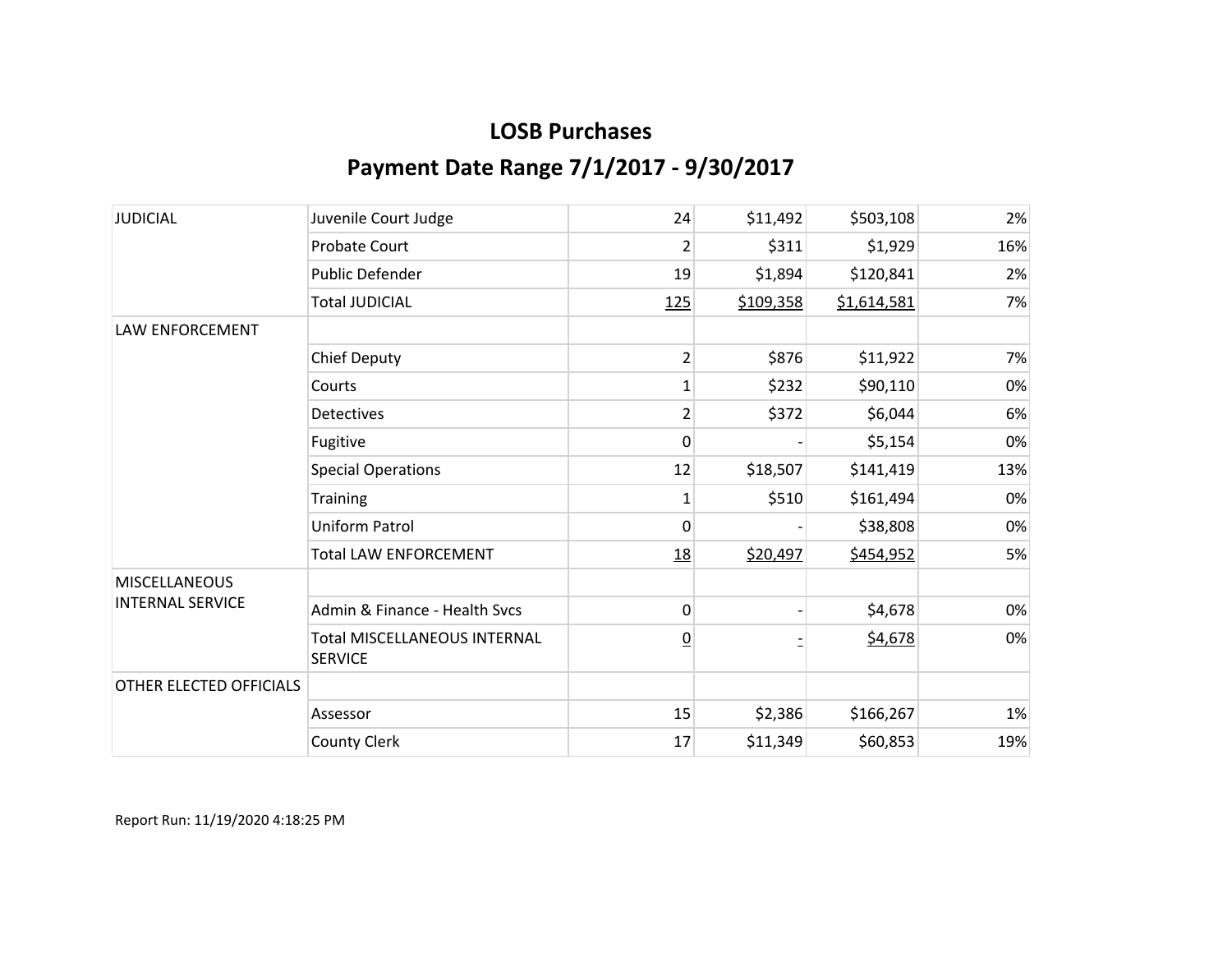| OTHER ELECTED OFFICIALS | <b>Election Commission</b>              | 23             | \$6,544   | \$34,061    | 19% |
|-------------------------|-----------------------------------------|----------------|-----------|-------------|-----|
|                         | <b>Equal Opportunity Compliance</b>     | 4              | \$276     | \$7,290     | 4%  |
|                         | Legislative Operations                  | 7              | \$556     | \$72,401    | 1%  |
|                         | Register                                | 7              | \$432     | \$132,550   | 0%  |
|                         | Trustee                                 | 5              | \$14,483  | \$340,431   | 4%  |
|                         | <b>Total OTHER ELECTED OFFICIALS</b>    | 78             | \$36,027  | \$813,853   | 4%  |
| <b>Other Offices</b>    |                                         |                |           |             |     |
|                         | <b>Central Operations</b>               | 0              |           | \$45,454    | 0%  |
|                         | Courts                                  | $\overline{2}$ | \$34,393  | \$335,457   | 10% |
|                         | <b>Parks and Grounds Maintenance</b>    | 0              |           | \$20,140    | 0%  |
|                         | <b>Support Services</b>                 | 0              |           | \$150,908   | 0%  |
|                         | <b>Total Other Offices</b>              | $\overline{2}$ | \$34,393  | \$551,958   | 6%  |
| <b>PLANNING &amp;</b>   |                                         |                |           |             |     |
| <b>DEVELOPMENT</b>      | Admin & Finance - Health Svcs           | 3              | \$588     | \$1,915     | 31% |
|                         | <b>Codes Enforcement</b>                | 15             | \$1,744   | \$98,384    | 2%  |
|                         | Director - Planning & Developm          | 2              | \$160     | \$598       | 27% |
|                         | Housing                                 | 16             | \$149,847 | \$255,341   | 59% |
|                         | <b>Regional Services</b>                | 3              | \$199     | \$35,371    | 1%  |
|                         | <b>Resilience Department</b>            | 7              | \$189,300 | \$942,946   | 20% |
|                         | <b>Total PLANNING &amp; DEVELOPMENT</b> | 46             | \$341,839 | \$1,334,555 | 26% |